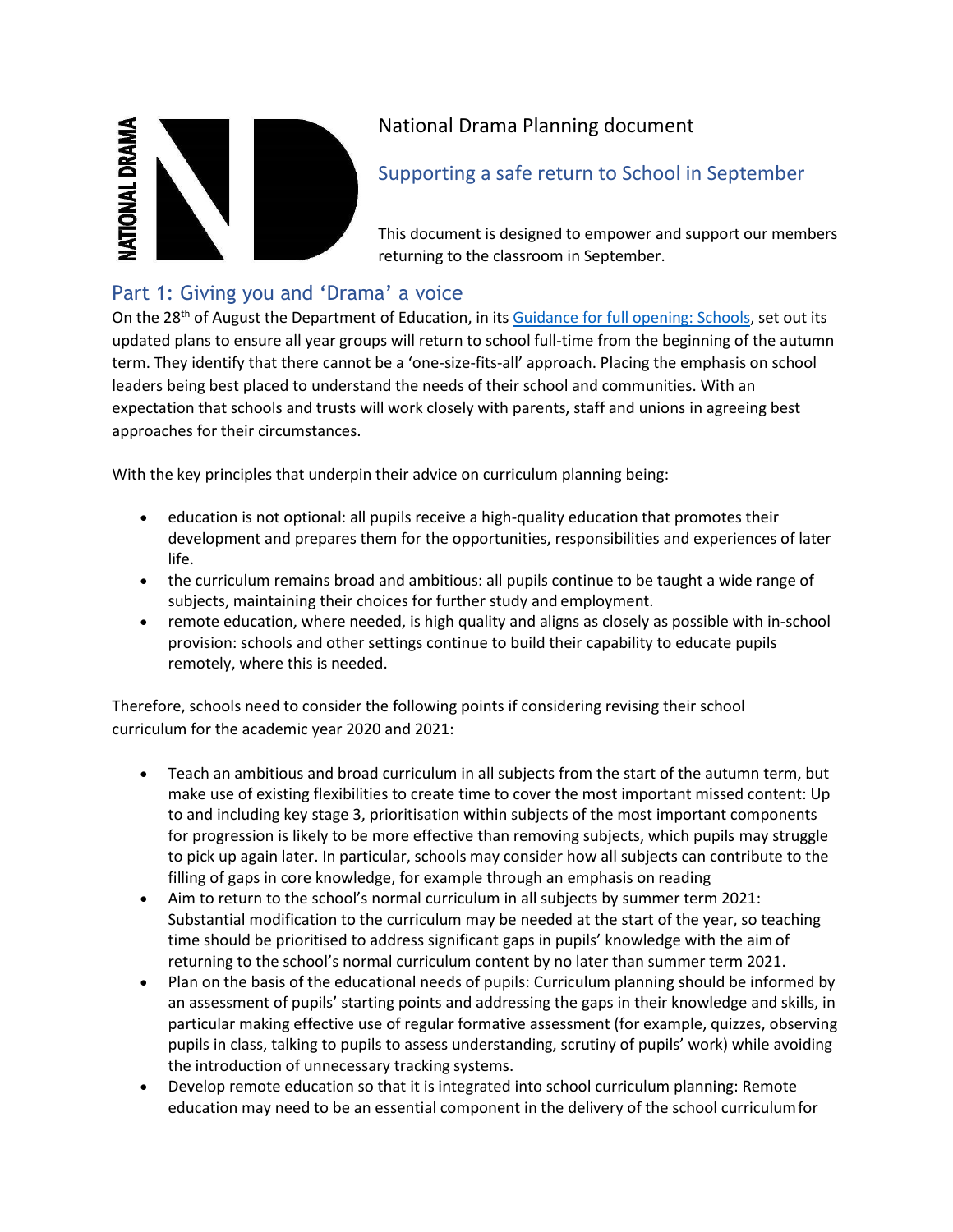some pupils, alongside classroom teaching, or in the case of a local lockdown. All schools are therefore expected to plan to ensure any pupils educated at home for some of the time are given the support they need to master the curriculum and so make good progress.

Over lockdown at National Drama we have supported our members with a rich array of CPD, which we will continue into the next academic year and beyond.



## Part 2: Preparing yourselves and your classrooms for students

## Quick guide to risk assessments

Teachers have always been asked to wear a number of different 'hats' on a daily basis. These 'hats' often require us to very quickly become 'experts', in previously unknown professions. However, when it comes to risk assessments, we must take a few moments to consider some key points.

## *What is a risk assessment?*

The [Health and Safety Executive](https://www.hse.gov.uk/simple-health-safety/risk/index.htm) defines a risk assessment as

*"…a careful examination of what, in your work, could cause harm to people, so that you can weigh up whether you have taken enough precautions or should do more to prevent harm…"*

It is a vital part of Health and safety management, that ensures a workplace complies with its statutory duty under the [Health and safety at Work Act 1974,](https://www.hse.gov.uk/legislation/hswa.htm) and all associated regulations, by reducing the levels of incidents.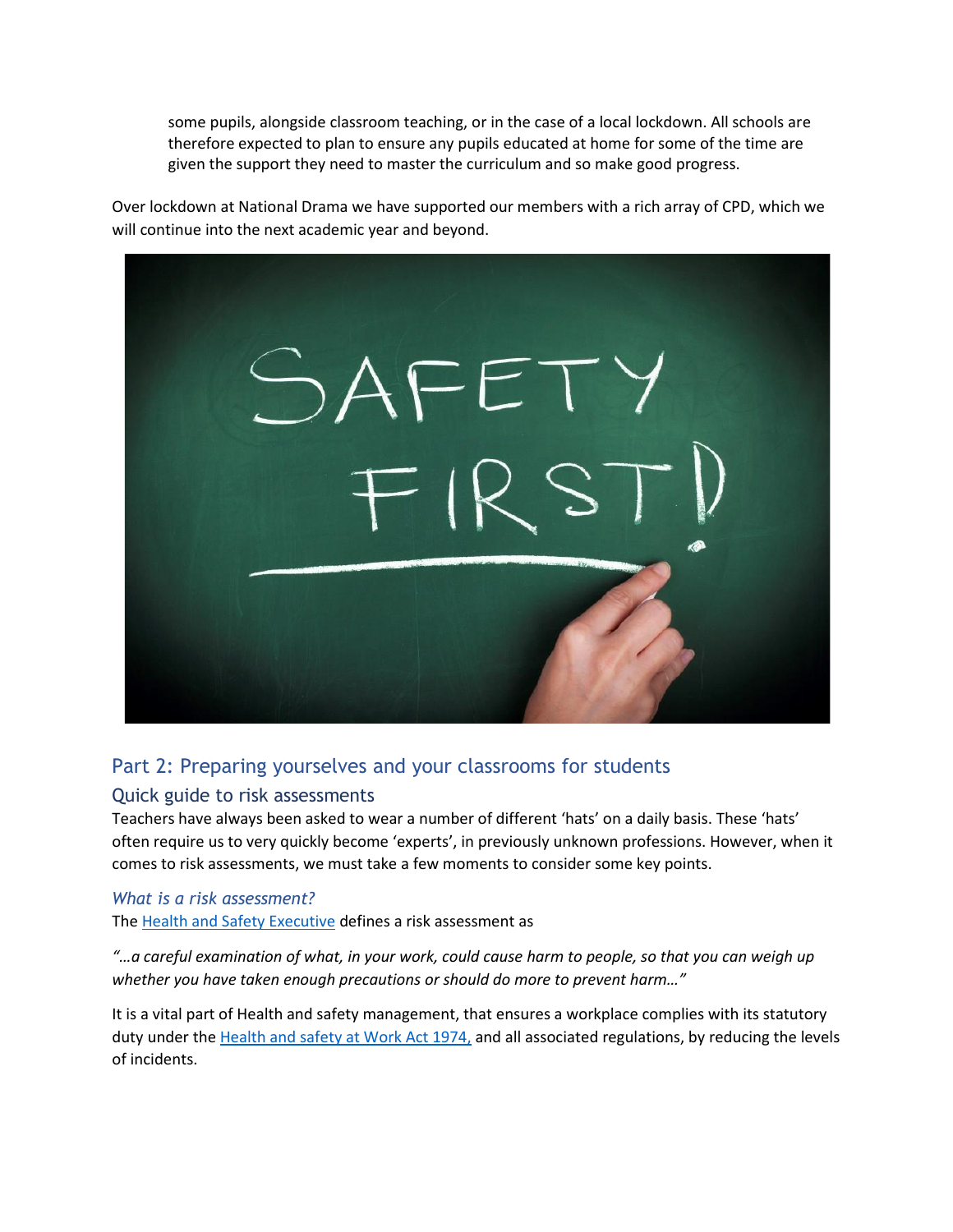#### *Why do a risk assessment?*

As well as complying with the law, a risk assessment is designed to protect you and your students. A person from your school needs to attend risk assessment training, before completing a risk assessment. This will ensure that the person is competent within your organization and will gain the necessary abilities in hazard identification and the ability to categorise and evaluate risks.

#### *How to do a risk assessment?*

Though there are no fixed rules on how a risk assessment should be carried out, there are a few general principles that should be followed. These can be summed up as 5 steps to ensure your risk assessment is carried out correctly. These 5 steps are:

- 1. **[Identify the](https://www.hse.gov.uk/coronavirus/working-safely/index.htm) hazards**
- 2. Decide who might be harmed and how
- 3. [Evaluate the risks and decide on control](https://www.hse.gov.uk/pubns/books/hsg268.htm) measures
- 4. Record your findings and implement them
- 5. Review your assessment and update if necessary

### *What do I need to consider in the drama classroom?*

This section is intended to support anyone who has the responsibility for Delivering drama activities in educational settings. It provides suggested control measures and prompts to think about specific local circumstances, that can be used as the basis of discussions with those in your organization who have ultimate authority. It is not intended to cover all risks associated with any activity. Instead it looks onlyat additional measures to minimise transmission of Covid-19, with any and all existing risk assessments still applying.

By its very nature this not a complete assessment but merely a guide. Users will need to adapt the content to fit local circumstances and to comply with individual organisations' safety management systems. Legal responsibility for any activity rests with the person or organisation in charge. Remember that assessing risk is about understanding hazards and can never expect to eliminate all possibility of harm.

The standard is to identify **reasonably foreseeable** risks. We know that the extreme outcome of this infection is death or long-term health detriment but both are unusual outcomes in children and younger adults. The reasonably foreseeable risk here is the spread of Covid-19 virus. If the activity happens in a health setting or participants are known to have underlying health (particularly respiratory) issues, you will need to account for this at an activity or individual level.

Control measures should be **reasonable** and **proportionate**. Remember that the person most at risk may be the adult leading the activity: this is not just about the children. As death rates increase with age, it may be reasonable and proportionate to have more or fewer controls depending on their age and definitely depending on their general health.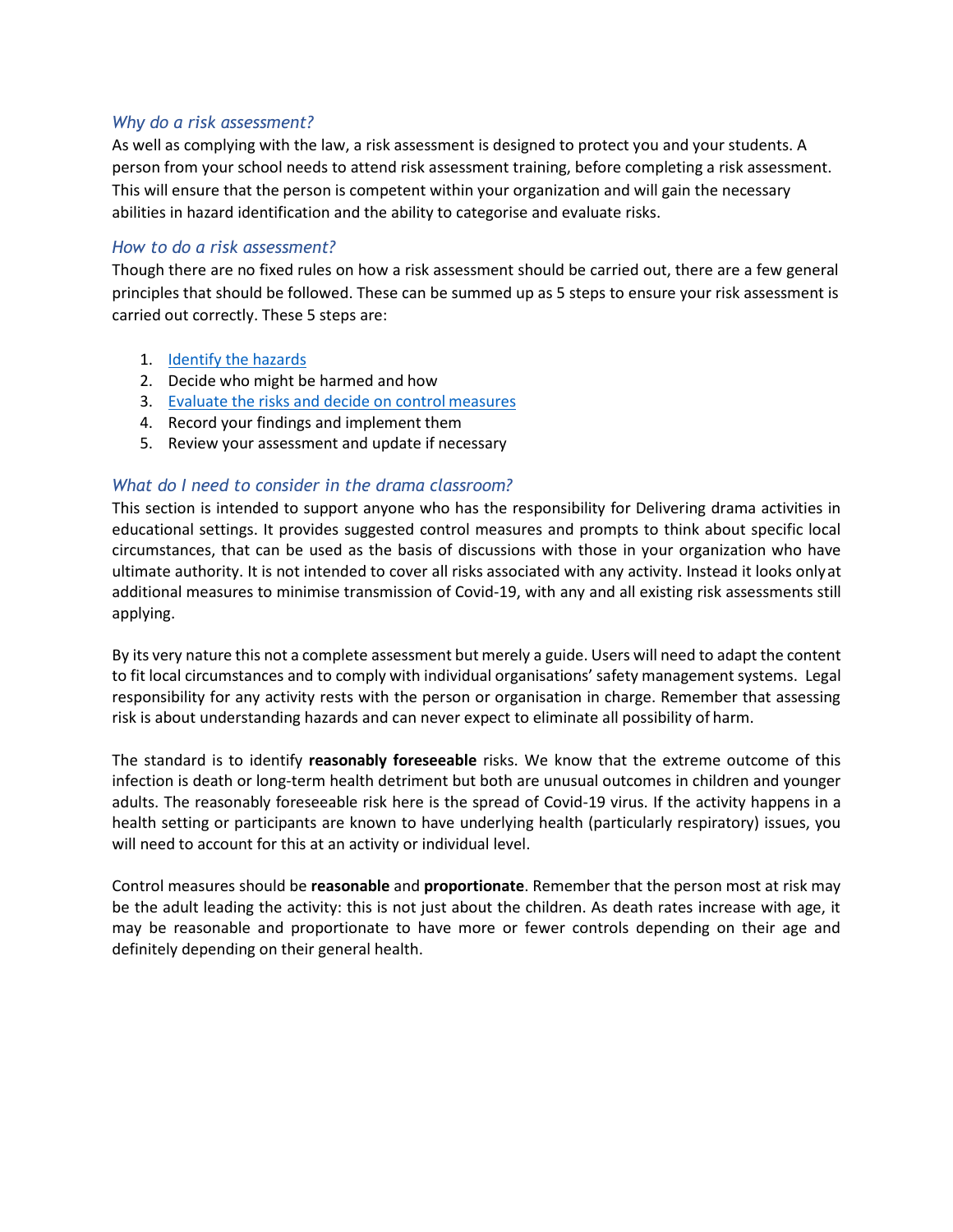# Hierarchy of risk controls

Start at the top of the Hierarchy of controls and identify possible control measures within a category before moving down to the next category in the hierarchy

Some simple examples



The use of multiple different independent controls give defence in depth through different layers of protection

*Figure 1 Hierarchy of control model located at* 

*[https://assets.publishing.service.gov.uk/government/uploads/system/uploads/attachment\\_data/file/891990/S0329\\_Risk\\_Estimation\\_to\\_inform\\_risk\\_assessment.pdf](https://assets.publishing.service.gov.uk/government/uploads/system/uploads/attachment_data/file/891990/S0329_Risk_Estimation_to_inform_risk_assessment.pdf)*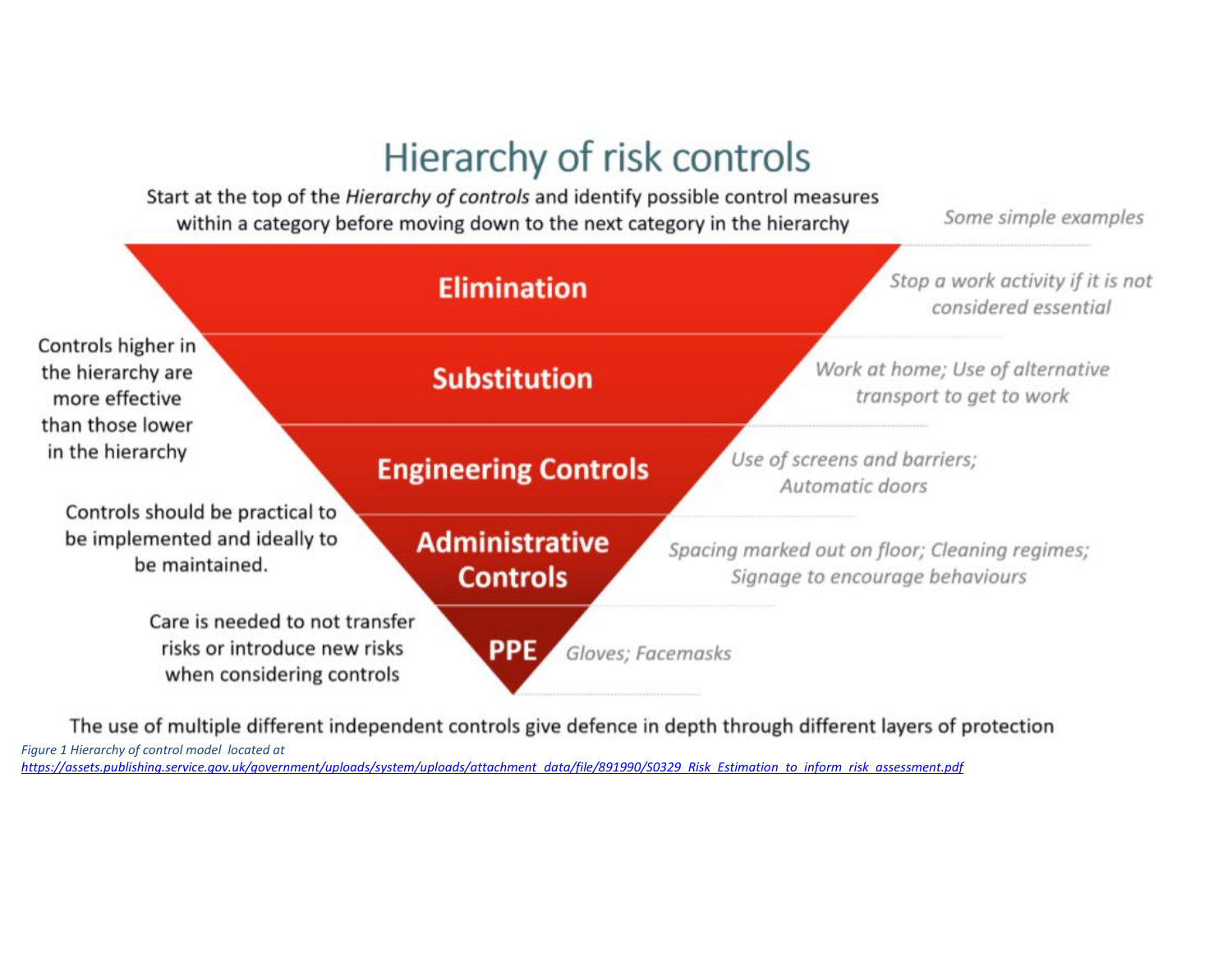Many control measures need cost little, if anything, to put in place, so consider behavioural or procedural measures (a Safe System of Work) before specifying equipment. Do bear in mind the cost of staff time however. Risk assessment is a positive process which enables activity to occur. We all want young people to be involved in as much practical drama as possible. Therefore, the safest classroom would be a nonpractical space but this is unacceptable and still would not eliminate the risk of transmission of the virus. It is our hope therefore that this section will help drama practitioners to make the strong case for practical drama in education, whatever the setting's risk appetite and local circumstances.



**Step 1.** Describe the activity. If specific to a group, school or situation, provide details such as where it takes place (site, space, room) numbers involved, equipment and who leads the activity.

**Step 2.** References to related risk assessments. If there are any pre-existing risk assessments for this activity remember to refer to them.

**Step 3.** Control measures. Here you should include things you already do, or are inherent in the activity, that willreduce the risk. For example, The Hazard is airborne transmissions, with everyone being identified at risk. The control measure would be to ensure maximum space is used, allowing pupils to be spaces 2 Meters from teachers. Finally identifying who will be responsible for ensuring this will take place (i.e. the classroom teacher through department policy and/or signs).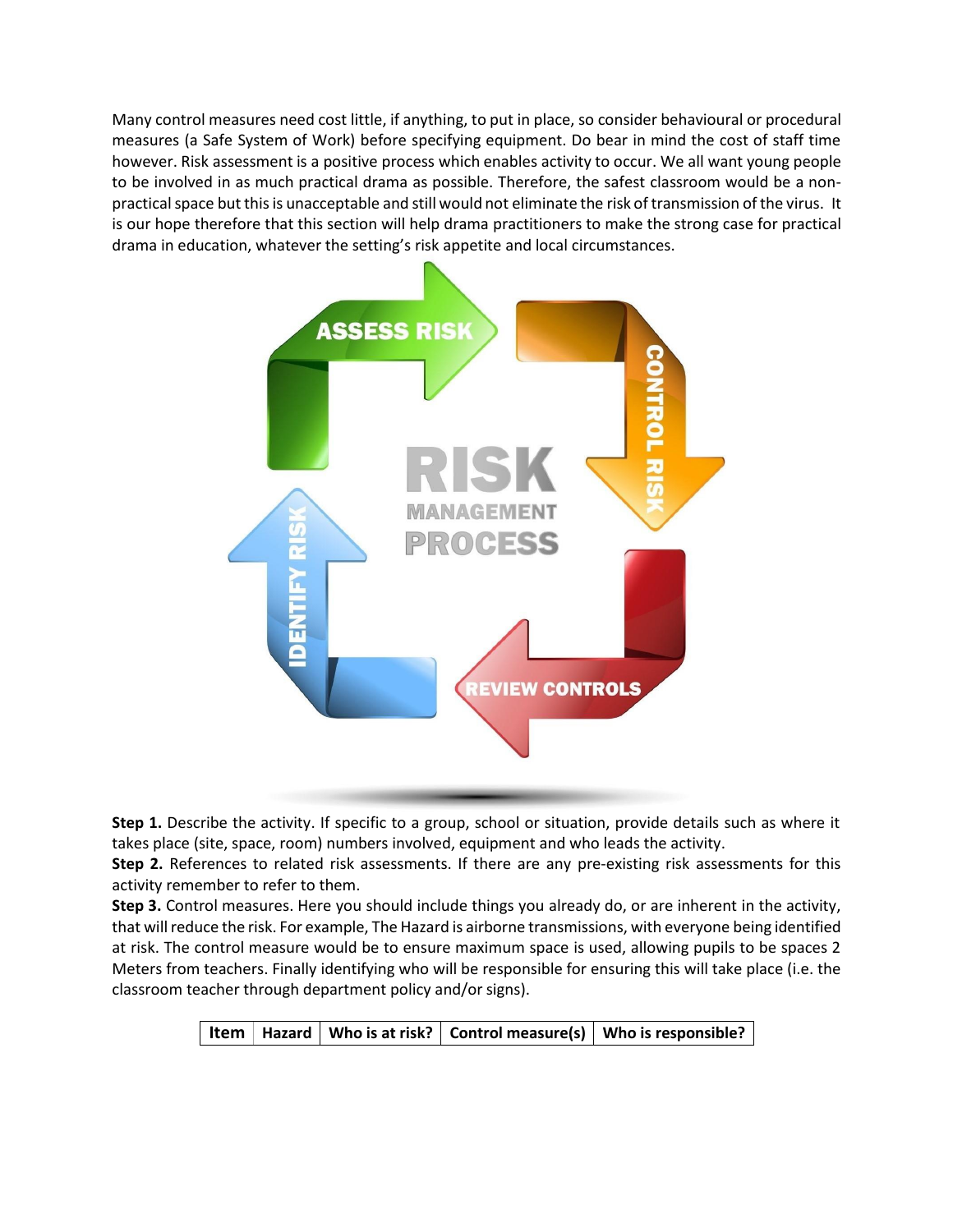Risk ratings are a useful way of thinking about how likely an activity will result in actual harm and how severe the consequences will be. The rating can take into account Initial risk and residual risk.



*Figure 2 An example of a risk matrix. It is important to use the Matrix employed by your organisation to ensure consistency.*

Additional control measures are new measures identified to reduce the risk rating. It is usually easier (and it is perfectly acceptable) to reduce the likelihood of harm rather than the severity. It is not necessary to implement additional control measures for every hazard identified. Prioritise the hazards you have identified and ensure that control measures are reasonable and proportionate.